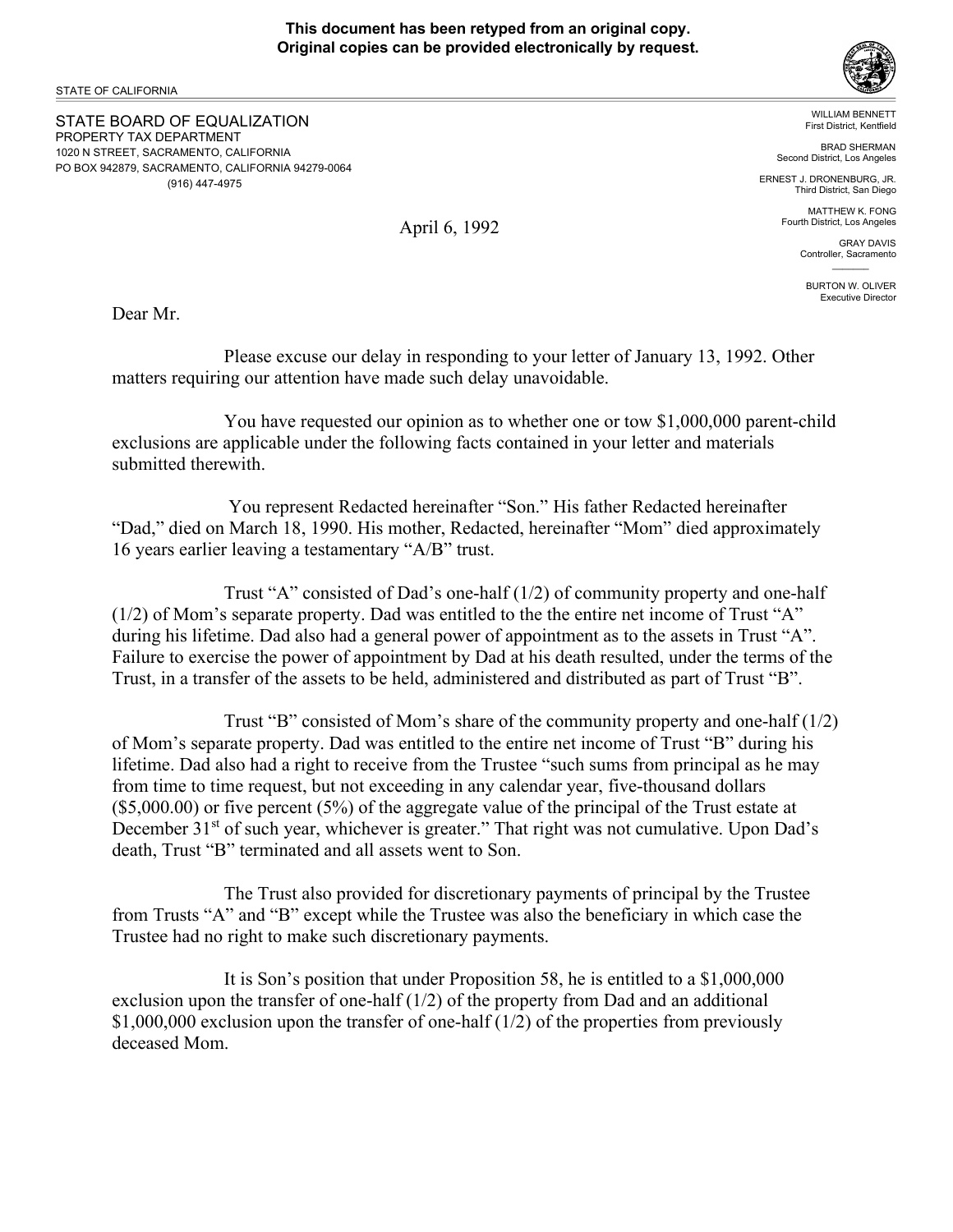At the date of Dad's death, Trusts "A" and "B" contained Dad's principal residence valued for purposes of Proposition 58 at \$66,672, and two other parcels (B and C) valued for purposes of Proposition 58 at \$976,270. All three of these parcels were transferred into the Trust when Mom died. In addition, Trust "A" or Trust "B" or both owned an undivided one-half  $(1/2)$  interest in two parcels which one-half  $(1/2)$  interest for purposes of Proposition 58 was valued at \$490,688. The other one-half (1/2) interest in these two parcels was owned by Son.

No interest in either of these two parcels was transferred into the Trust when Mom died. The Trust, according to the Assessor's Office, acquired its interest in these parcels in 1979. These parcels are hereafter referred to us the "Later Acquired Parcels".

Law and Analysis

Revenue and Taxation Code<sup>1</sup> Section 60 defines "Change in ownership" as "a transfer of a present interest in real property, including the beneficial use thereof, the value of which is substantially equal to the value of the fee interest."

Section 63.1 provides in relevant part:

(a) Notwithstanding any other provision of this chapter, a change in ownership shall not include either of the following purchases or transfers for which a claim is filed pursuant to this section:

(2) The purchase or transfer of the first one million dollars (\$1,000,000) of full cash value of all other real property of an eligible transferor in the case of a purchase or transfer between parents and their children.

(b)

. . .

. . .

(2) For purposes of paragraph (2) of subdivision (a), the one million dollar (\$1,000,000) exclusion shall apply separately to each eligible transferor with respect to all purchases by and transfers to eligible transferees on and after November 6, 186, of real property, other than the principal residence, of that eligible transferor.

. . .

(c) As used in this section:

<sup>&</sup>lt;sup>1</sup> All Statutory references are to the Revenue and Taxation Code unless otherwise indicated.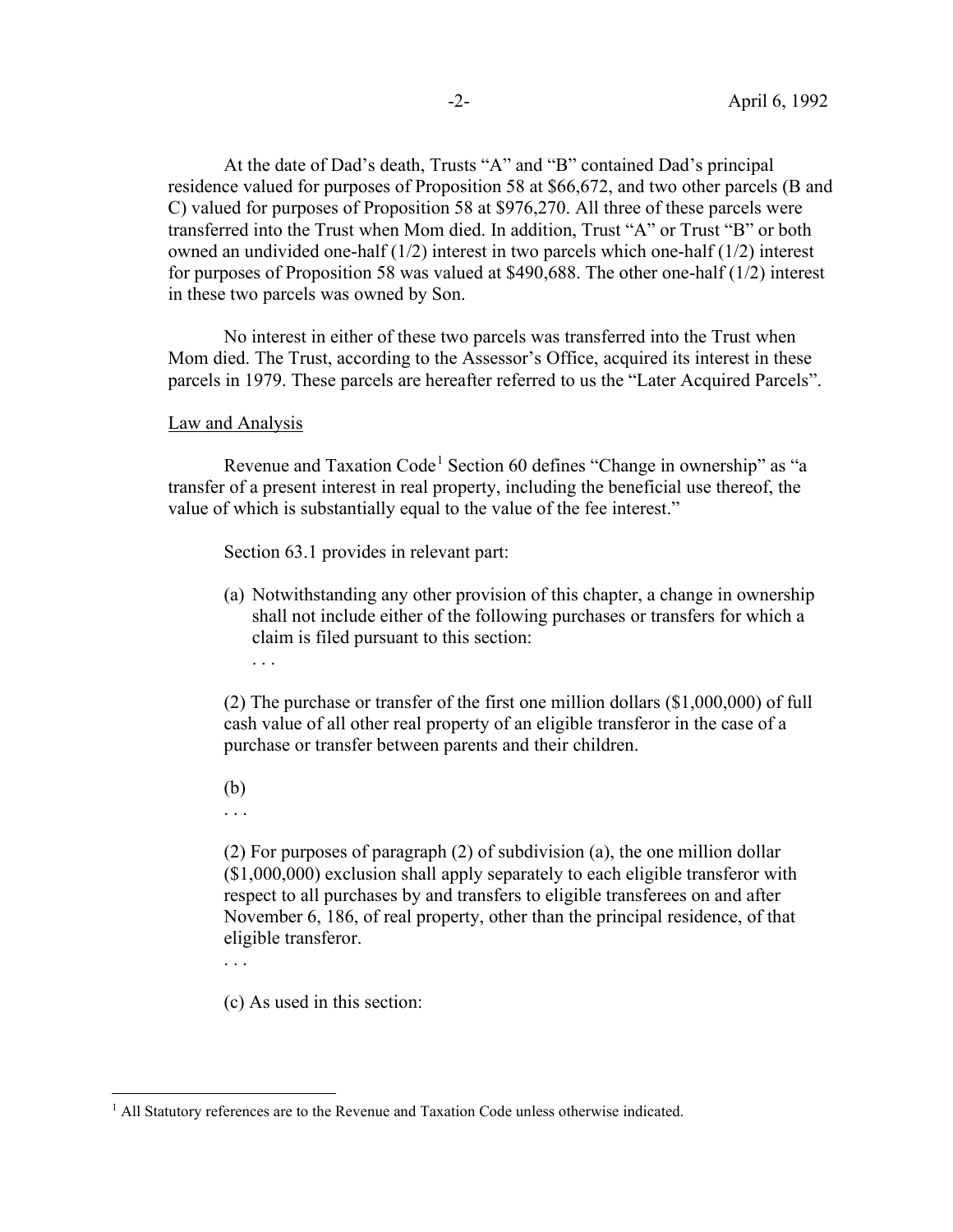(1)"Purchase or transfer between parents and their children" means either a transfer from a parent or parents to a child or children of the parent of parents or a transfer from a child or children to a parent or parents of the child or children.

. . .

. . .

(4) "Eligible transferor" means a parent or child of an eligible transferee.

(5) "Eligible transferee" means a parent or child of an eligible transferor. . . .

(7) "Transfer" includes, and is not limited to, any transfer of the present beneficial ownership of property from an eligible transferor to an eligible transferee through the medium of an inter vivos or testamentary trust.

(f) This section shall apply to purchases and transferers of real property completed on or after November 6, 1986, and shall not be effective for any change in ownership, including a change in ownership arising on the date of an decedent's death, which occurred prior to that date.

 From the foregoing provisions, it is clear that a \$1,000,000 exclusion is available with respect to real property of an eligible transferor, i.e., property which is or was owned by an eligible transferor and then transferred to an eligible transferee.

 In this case, Dad received a general power of appointment over the Trust "A" assets at the death of Mom. Since a donee or holder of a general power of appointment may exercise it in his own favor, such a power, in legal effect, gives him an absolute ownership (Estate of Kuttler (1959) 160 Cal.App.2d 332, 338); Morgan v. CIR (1940) 309 U.S. 78, 81 (person who can appoint to his own estate or creditors has "as full dominion over the property as if he owned it"). In view of such rules, we have previously taken the position that for purposes of Propositon 58 and section 63.1, property with respect to which an eligible transferor has a general power of appointment is treated the same as property owned by the eligible transferor. Thus, for purposes of Proposition 58 and section 63.1, Dad was the owner of all property in Trust "A" at the time of his death. For purposes of Dad's \$1,000,000 exclusion this would clearly include Trust "A"'s one-half (1/2) interest in parcels B and C valued at \$488,135. Also, assuming the Trust's Later Azquired Parcels were allocated equally to Trust "A" and Trust "B", another \$245,344 would be included in Trust "A" for a total of \$733,479. The Trust "A" real property was transferred from Dad to Son at Dad's death and clearly qualifies as part of Dad's \$1,000,000 exclusion under Proposition 58 and section 63.1.

 Assuming none of the Trust "B" real property was transferred to Son by Dad, that property, excluding any interest in the Later Acquired Parcels, would constitute transfers from Mom to Son at the time of Dad's death and would be part of Mom's \$1,000,000 exclusion. Trust "B's" one-half (1/2) interest in that real property is valued at \$488,135. No part of Trust "b"'s interest in the Later Acquired Parcels would constitute transfers from Mom to Son because Mom -4- April 6, 1992